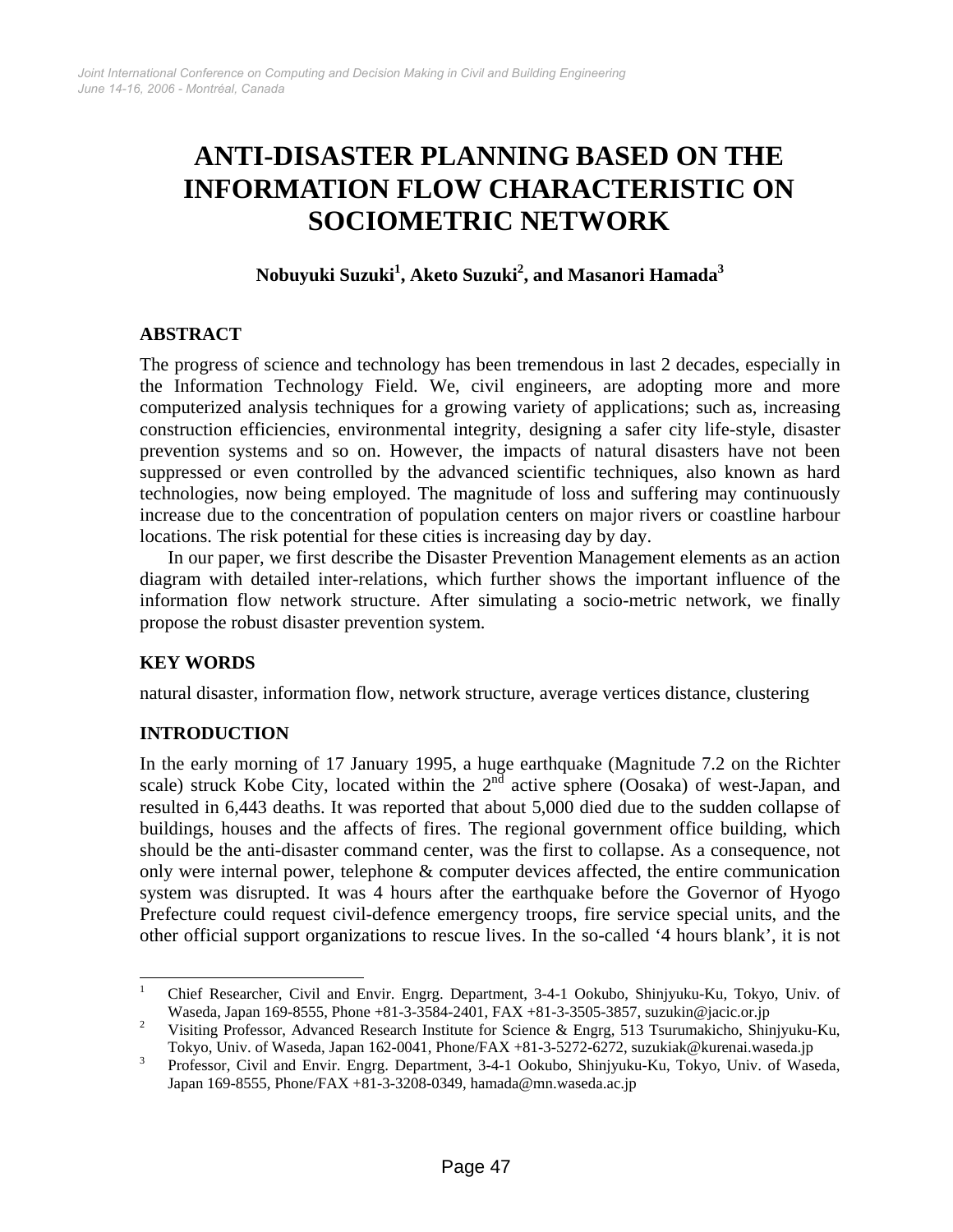hard for us to imagine that over 1,000 lives might have been saved, if the communication system of Kobe City was robust enough to cope with such an emergency.

We have learnt from the Kobe sorrowful experience, and developed information technology (IT) applications significantly at the end of  $20<sup>th</sup>$  century, including the research development and adoption of a Geographical Information System (GIS) for future natural disasters.

On the  $28<sup>th</sup>$  October 2004, almost 10 years after Kobe, a similar scale earthquake struck the small cities of Niigata Prefecture, which fortunately was not so densely populated but still resulted in 40 deaths. The communication isolation or poor communication problems have not been fully resolved even with the utilization of advanced IT methods [Suzuki, 2005a]. Computing and/or advanced science technologies are developed day-by-day and the benefits are deeply infiltrated into our normal life, however their application to enhance our ability to deal with emergency situations has not been fully evaluated.

In our research, we firstly surveyed the actual IT systems (such as GIS anti-disaster system) adopted by several regional government offices. Secondly, we inquired in communities about the communication linkage as a network system based on the hypothesis that the effectiveness of disaster prevention should be dependent on the information transmission structure. The characteristics of the derived network are described and analyzed using formulae for graph theory and network structures to conclude, and propose a robust communication structure.

## **ANTI-DISASTER PLANNING & IT SYSTEM**

The Ministry of Health, Welfare and Labor developed the 'wide-range disaster emergency hospital information exchange system' after Kobe. The main feature of this system is that all emergency hospitals, regardless of being government or private, should be able to exchange assistance capabilities on a real-time basis. This system was however not utilized in the Niigata's case, and perhaps worse, it took almost one month to find this out.

We visited the persons in charge of the disaster prevention departments of five regional government offices to determine and understand the efficiencies of the GIS or similar antidisaster IT systems currently in place. From information collected, we classified key words and displayed them on a relationship map, from which it is clear that the main reason for IT systems not being used is the inconsistencies between the anti-disaster working flows and the IT system processes [Suzuki, 2005b].

In *Figure 1* we depicted the process flow chart for regional government offices antidisaster planning based on the Disaster Prevention Basic Law regulated by the central government. From further investigation of the disaster prevention planning for all hierarchical government structures, we found that all planning of each layer was more less same, and that the major emergency teams have their own vertical command systems which are non-integrated as depicted in *Figure 2*.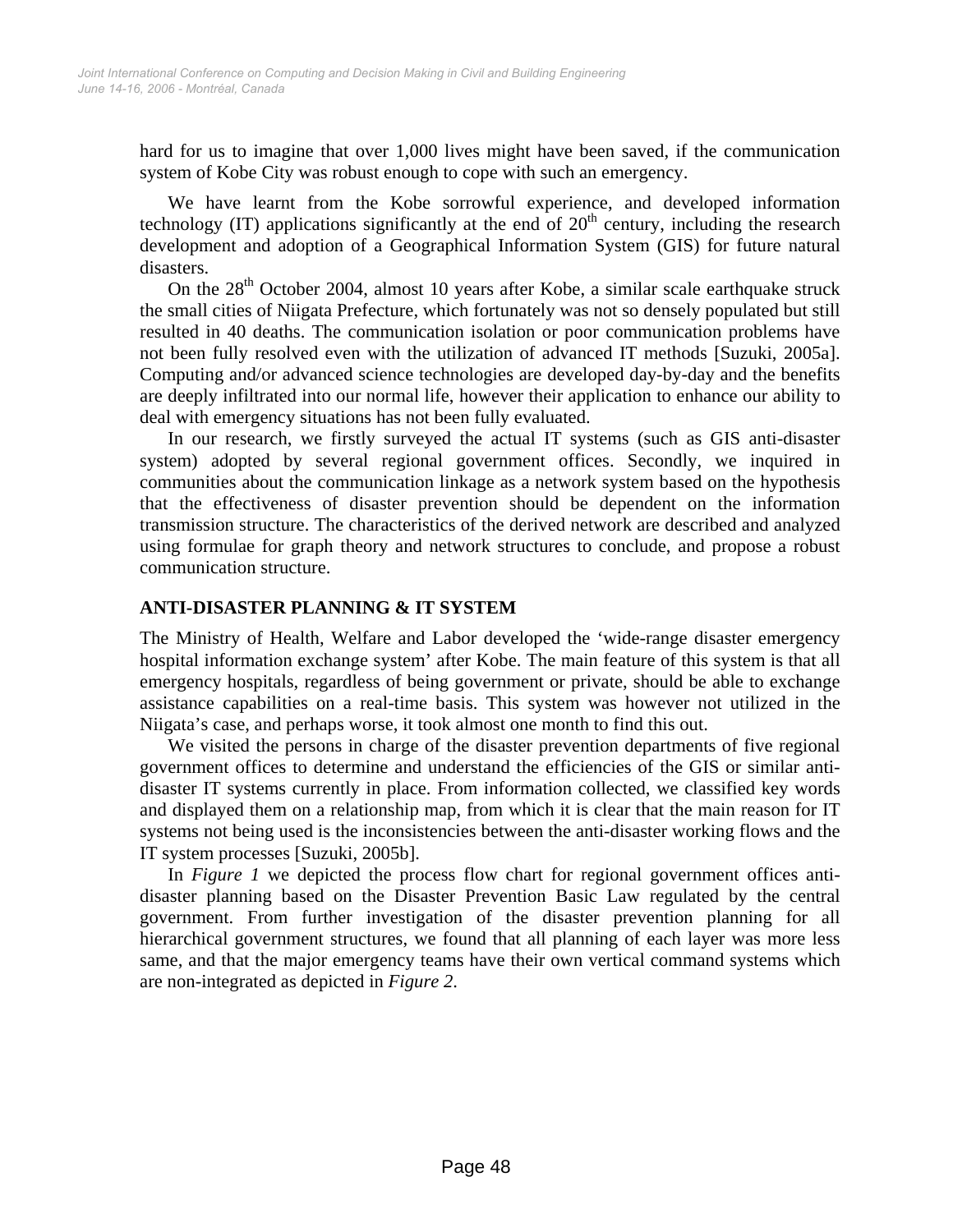*June 14-16, 2006 - Montréal, Canada Joint International Conference on Computing and Decision Making in Civil and Building Engineering*



Figure 1: Anti-Disaster Action & Information Flow Chart for Rescue & Medical Activities



Figure 2: Hierarchical Government Structure & Vertical Command System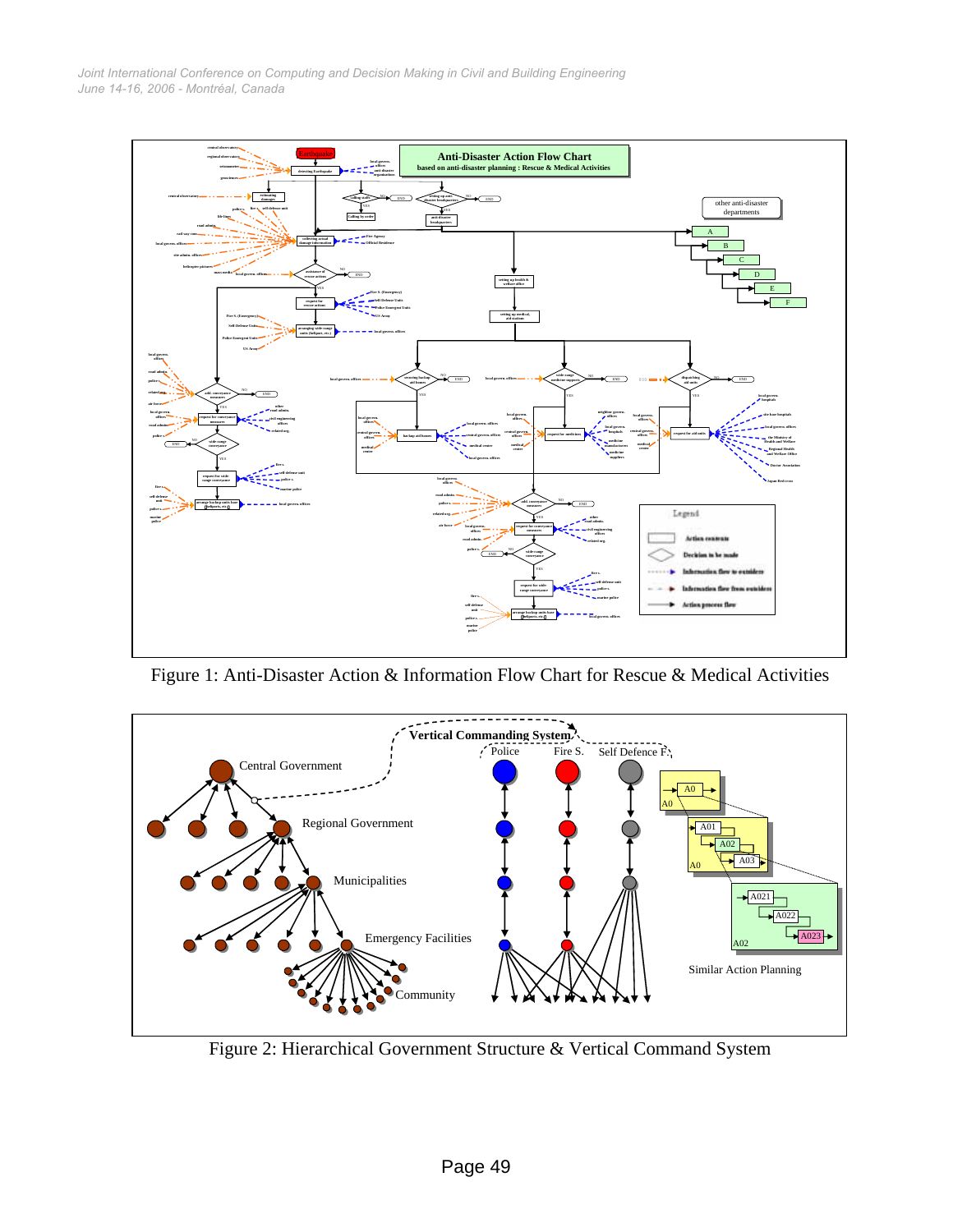## **INFORMATION NETWORK IN COMMUNITY**

For effective disaster prevention, attention must be given to ensure the full scope of capability cooperation between government organizations and communities. From the research in the previous chapter we attained a good understanding of the processes  $\&$ information flows within government organizations. Our investigations were subsequently broadened to evaluate information exchanges and transmissions by the public and communities during a crisis.

We prepared an inquiry form for the public to mark the persons or organizations to be contacted in case of facing an unexpected disaster. We studied two different communities; (a) the first was the newly developed high-raised condominium, and (b) the second was the shopping district developed a long time ago. Community (a) has a three-dimensional space, whilst (b) is two dimensional from a physical point of view. Graphical presentations of both communities are depicted in *Figure 3*, where the circles show representations for each community member, and the linkage to external organizations shown outside.

The first impression is that community (a) is denser than (b) however, the density of network systems (a) and (b) is 0.0096 and 0.0305 respectively. The information concentrated on the external nodes for fire station, police station and neighborhood associate are highlighted by a ring or dotted ring in *Figure 3*. These nodes are likely to cause the information bottle-neck phenomena as these represent the key connection points between the public and government organizations. It is clear therefore that some other inter-connection organizations, such as NPOs (non profit organizations) and volunteer centers, if organized systematically in anti-disaster planning would significantly improve the effectiveness of disaster determent, as proved by Suzuki (2005c).

The connection of community (a) is evenly distributed whilst in (b) some nodes have many links. We could interpret that it could take some time to train some community members to be anti-disaster readers.



Figure 3: Graph expressions of communication network in immediate crisis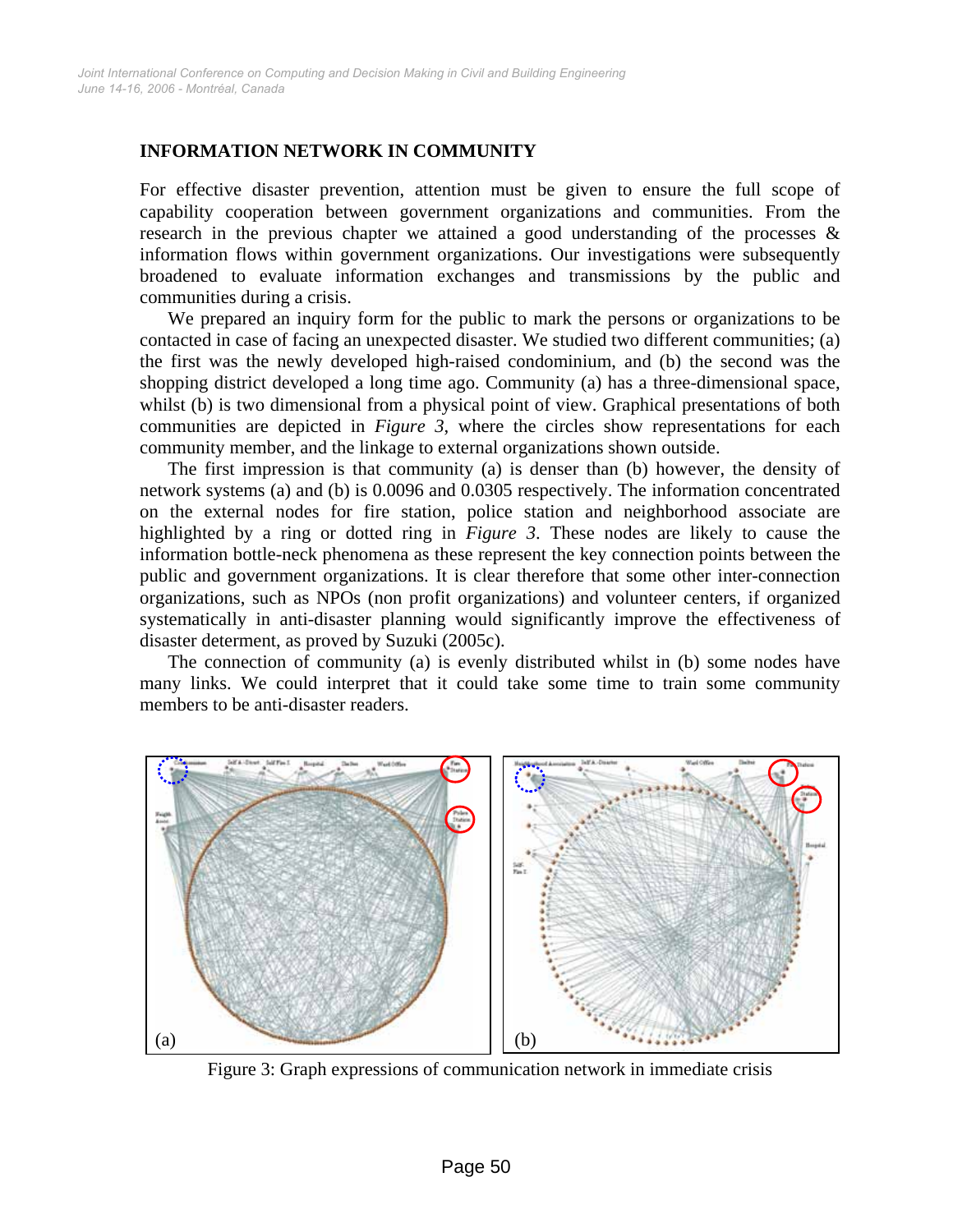## **NETWORK STRUCTURE AND GRAPH THOERY**

#### **THE ANALYSIS OF NETWORK STRUCTURE BY GRAPH THEORY**

We visualized the anti-disaster planning regulated by regional government offices and the information network for two kinds of community in the previous chapters. In this chapter we give an outline on how to understand or read the characteristics of a network system.

*Figure 4* shows network structures which have the same number of nodes (108) in the system, but a different number of links (107 & 193). On the left side, *Graph (c)* appears as a 'Tree shaped' which is expanding from the center *node 'A'* and outward into unlimited space. This structure has hierarchies and physical characteristics which can be applied to any scale of system. The right side *Graph (d)* shows complicated connections between nodes or vertices.

If *node 'A'* is deleted from the both systems, the system depicted in *Graph (c)* would totally break down with no information being transmitted at all, whilst on the other hand the system represented by *Graph (d)* would not be affected. By observation, it is also clear from *Graph (d)* that the competence of information conveyance will not vary very much even if more and more nodes are deleted. Similar observation of the graph topologies tells us that the information transmission flow and efficiency would be more direct and therefore better in *Graph (c)* as compared to *Graph (d)*. This is easily demonstrated by simple calculation of the steps required to deliver the information from one end of the network to the other (Graph (c)  $= 8$ , Graph (d)  $= 11$ ).

It is clear that the relationship between efficiency and robustness of information conveyance is trade-off, and society is composed of the efficient structure.



Figure 4: Network Structures (Tree shaped network & Complicated conection network)

The overall network centralities can be calculated by adopting the following graph theory formulae: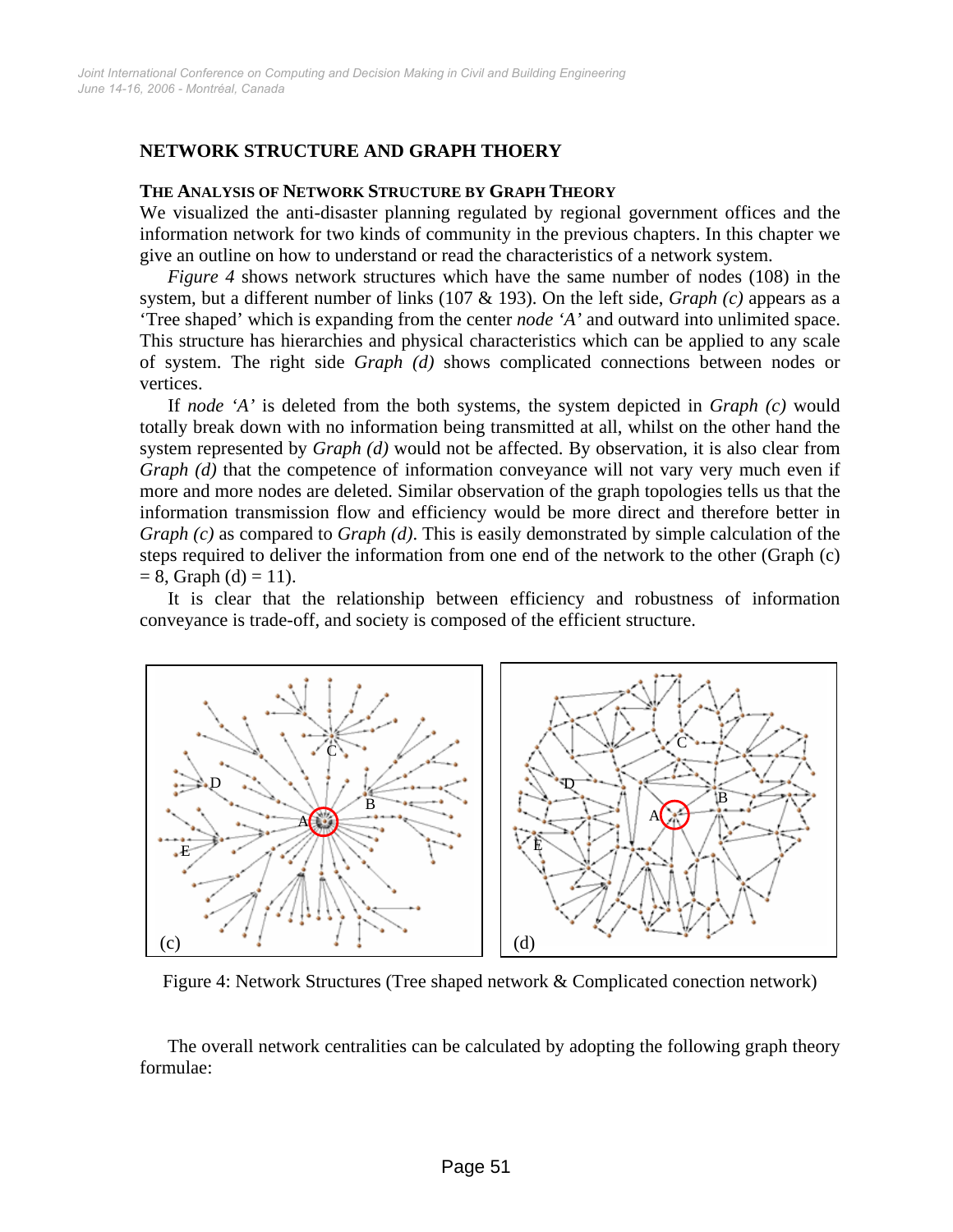• Degree centrality

This index shows the extent of affection and information concentration, where  $x_{ij}$  is the number of links from node *i* to node *j*.

$$
Degree(n_i) = \frac{1}{n-1} \sum_{\forall j \neq i} x_{ij}
$$
 (1)

• Closeness centrality

Closeness shows the approach-ness of node  $i$  in the network system. It is not the physical distance, but the reciprocal of the shortest step, where  $d(n_i, n_j)$  is the shortest distance (step) from node  $i$  to node  $j$ .

$$
Closeness(n_i) = \frac{n-1}{\sum_{j=1}^{n} d(n_i, n_j)}
$$
(2)

• Between-ness centrality

Between-ness shows the brokerage of transmitting information in the network, where  $g_{jk}(n_i)$  is the shortest steps from node *j* to *k* passing through node *i*, and  $g_{jk}$  is all possible shortest steps from node j to  $k$ .

$$
Between-ness(n_i) = \sum_{j < k, i \neq j, i \neq k} \frac{g_{jk}(n_i)}{g_{jk}} \tag{3}
$$

Using the above formulae we calculated the *Figure 4 Graph (c) & (d)* network characteristics to be as follows:

| node        | <b>Degree</b>         |           | <b>Closeness</b> |                     | Between-ness |           |
|-------------|-----------------------|-----------|------------------|---------------------|--------------|-----------|
|             | $\mathbf{C}$<br>graph | graph (d) | graph(c)         | <u>(d)</u><br>graph | graph (c)    | graph (d) |
| Α           | 01869                 | 00561     | 03905            | 02616               | 10,372       | 2178      |
| B           | 20561                 | 00654     | 03057            | 02662               | 2934         | 3,102     |
| $\mathbf C$ | 00935                 | QO374     | 02572            | 01953               | 3,304        | 1,361     |
| D           | 00467                 | QO374     | 01904            | 01823               | 836          | 347       |
| ß           | 20187                 | 0046,     | 924              | 01698               | 212          | 444       |

Table 1: Characteristics of *Graph (c) & Graph (d)* by Graph Theory Formulae

It is easy for us to understand from the calculation results that *node 'A'* of *Graph (c)* has a very heavy burden within the network system, whilst all nodes of *Graph (d)* share the overall responsibilities. Between-ness indices of *Graph (d) nodes 'D' & 'E'* are lower because of the influence of modeling (system edge problem).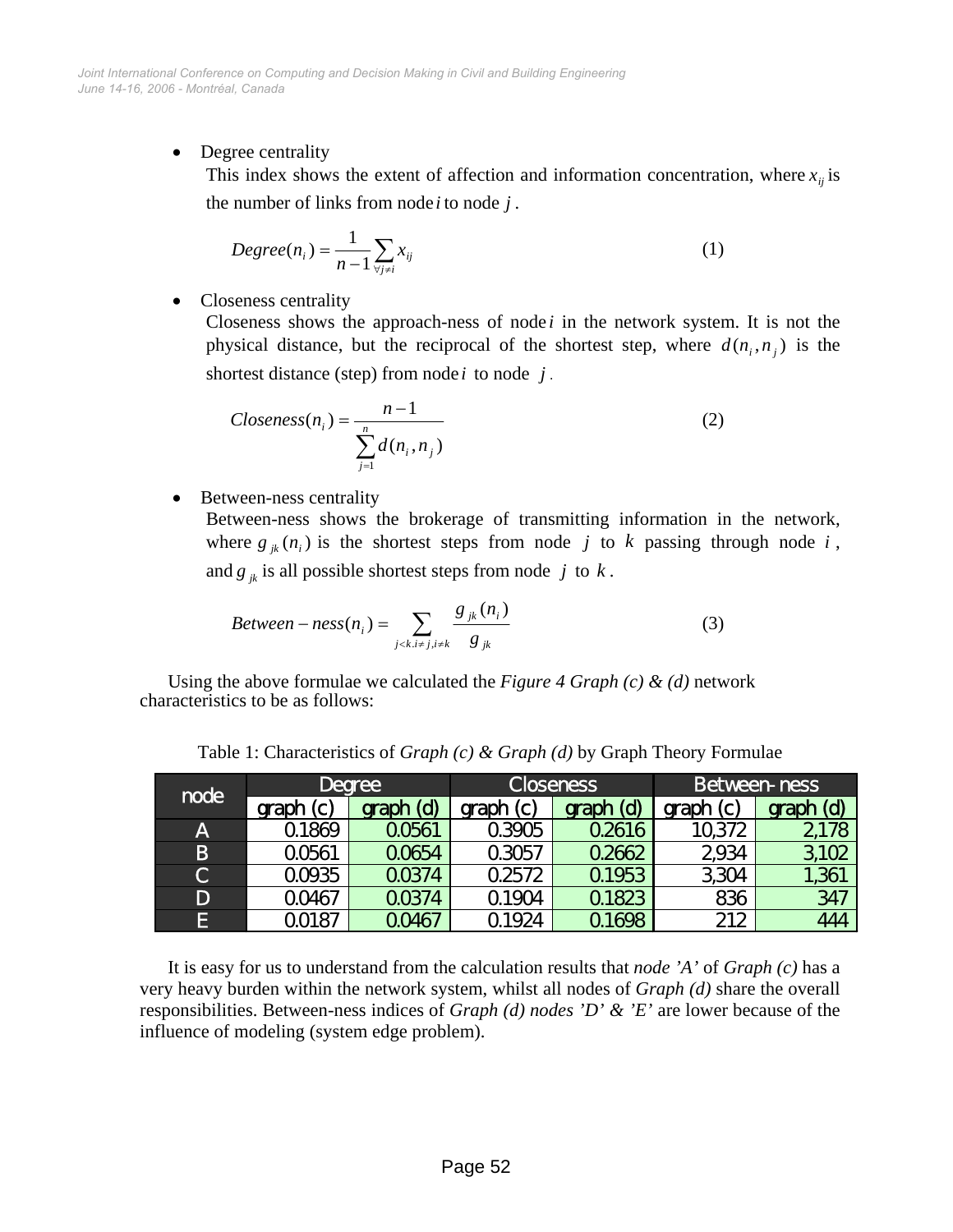#### **THE CHARACTER OF SCALE-FREE NETWORK**

It has been discovered by A.L Barabashi (1999) that the internet has not been connected at random. Whilst a few number of sites have a huge mumber of links, such as google  $\&$ yahoo, most sites have only 10 links or less. Using the "power law", we can draw a strait line on the x  $\&$  y axes (both logarithm) to represent the artificial products or natural objects around us in a network structure. Most of them have this same structure, which is also known as a scale-free network because it is not scale dependent. Hierarchical and fractal structures normally have the characteristics of a scale-free network.

There are two simple rules to produce a scale-free network; 1) the network is evolving, 2) a new node connects preferentially. In *Figure 5* the logarithm y-axis shows the number of connected links and the logarithm x-axis shows a ranking of surveyed communities for *Graphs (a) & (b) of Figure 3*.



Figure 5: Network Charactristic of Community

We found that the characteristics of each different type of community are in fact very similar and consistent with the "power law", though they do not fit completely to the characteristics of a scale-free network, because there are the top and tail cut-offs on both graphs.

Amaral (2000) determined that the top cut-off was a broad-scale network in which there should not be a node with a huge number of links similar to the limitation of humans in real life, and that the tail cut-off was a single-scale network where the hub could not maintain many links due to financial or physical limitations.

The most notable feature of a scale-free network is its robustness against random attack and the fragileness against targeted strikes (Albert 2000, Jeong 2000).

#### **THE CHARACTER OF SMALL WORLD NETWORK**

One year before the scale-free network was discovered, Watts (1998) put forward an interesting network topology called "small world" published on 'Nature'. The small world network is somewhere between regular  $\&$  random structures, but interestingly a feature of this network topology is that the clustering coefficient  $(C)$  is much bigger than the random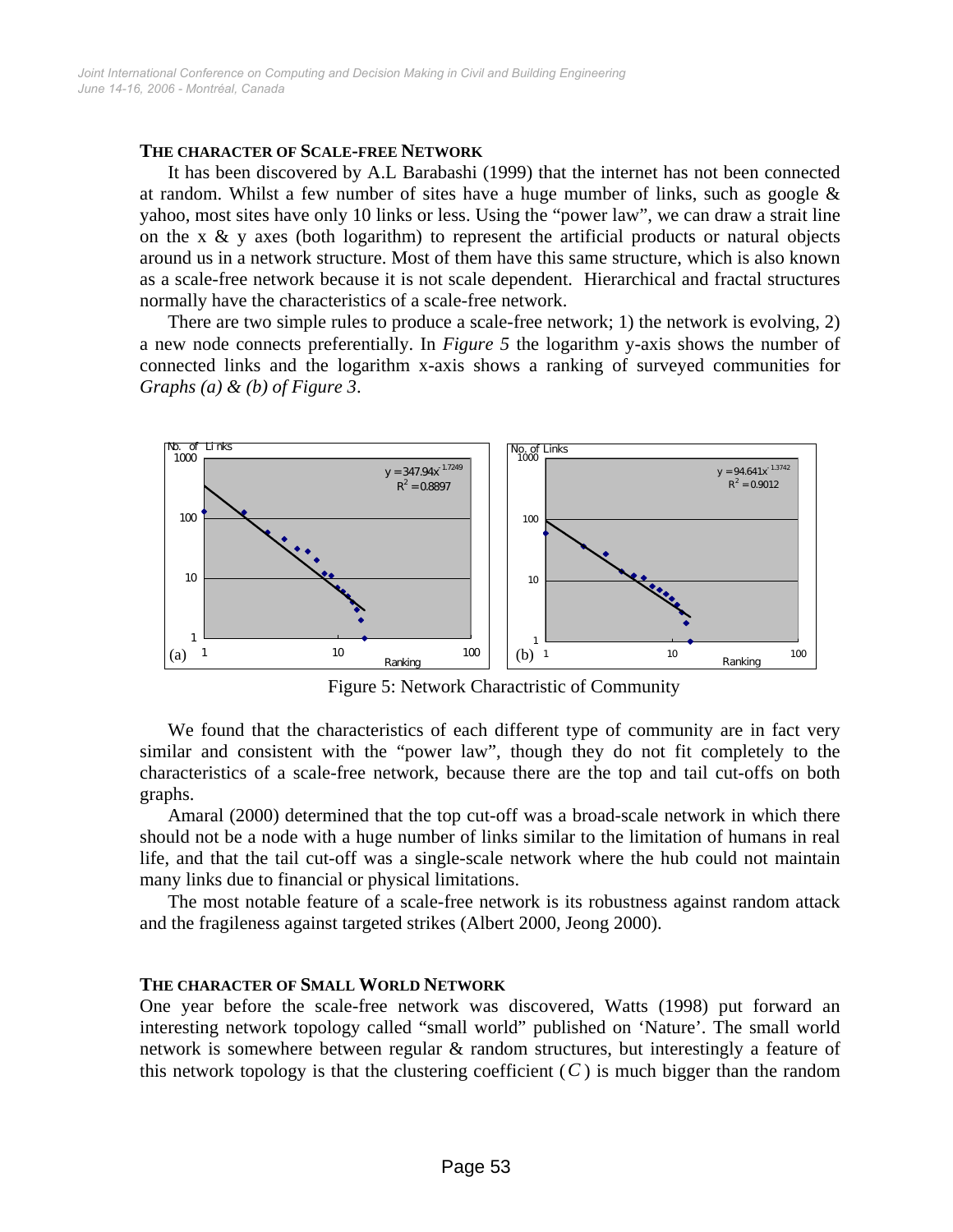network's one and the average distance between nodes  $(\langle L \rangle)$  is similar. This short  $\langle L \rangle$  means that it should be easier to distribute/transmit information even in a large network such as the social system.

Calculation formulae for clustering coefficient and average distance betweeb nodes are described as follows:

• Clustering coefficient

Clustering coefficient is that the possibility of direct friends who two are ones' friend in our society.  $C_i$  is the possibility of actual existence  $E_i$  against the possible combination  $_{k_i}C_2 = k_i(k_i - 1)/2$ . *C* is the average of  $C_i$ .

$$
C = \frac{1}{n} \sum_{i=1}^{n} C_i \qquad C_i = \frac{2E_i}{k_i(k_i - 1)}
$$
(4)

Average distance between nodes

Average distance between nodes  $\langle L \rangle$  is the average of shortest path length (steps) against all pairs of node in the system.

$$
\langle L \rangle = \frac{1}{n(n-1)} \sum_{i=1}^{n} \sum_{j=1}^{n} d(n_i, n_j)(i \neq j)
$$
 (5)

The small world phenomena are appeared on the particular network topology, which has the relationship between *C* &  $\langle L \rangle$  as shown below;



Figure 6: Specific Area of Small World Phenomena as a Network  $β$  is the probability of link re-connection.  $β = 0$  means no reconnection (regular network).  $\beta$  =1 means randomly reconnected. Small world phenomena gives the large *C* and the small  $\langle L \rangle$ .[Watts,2003]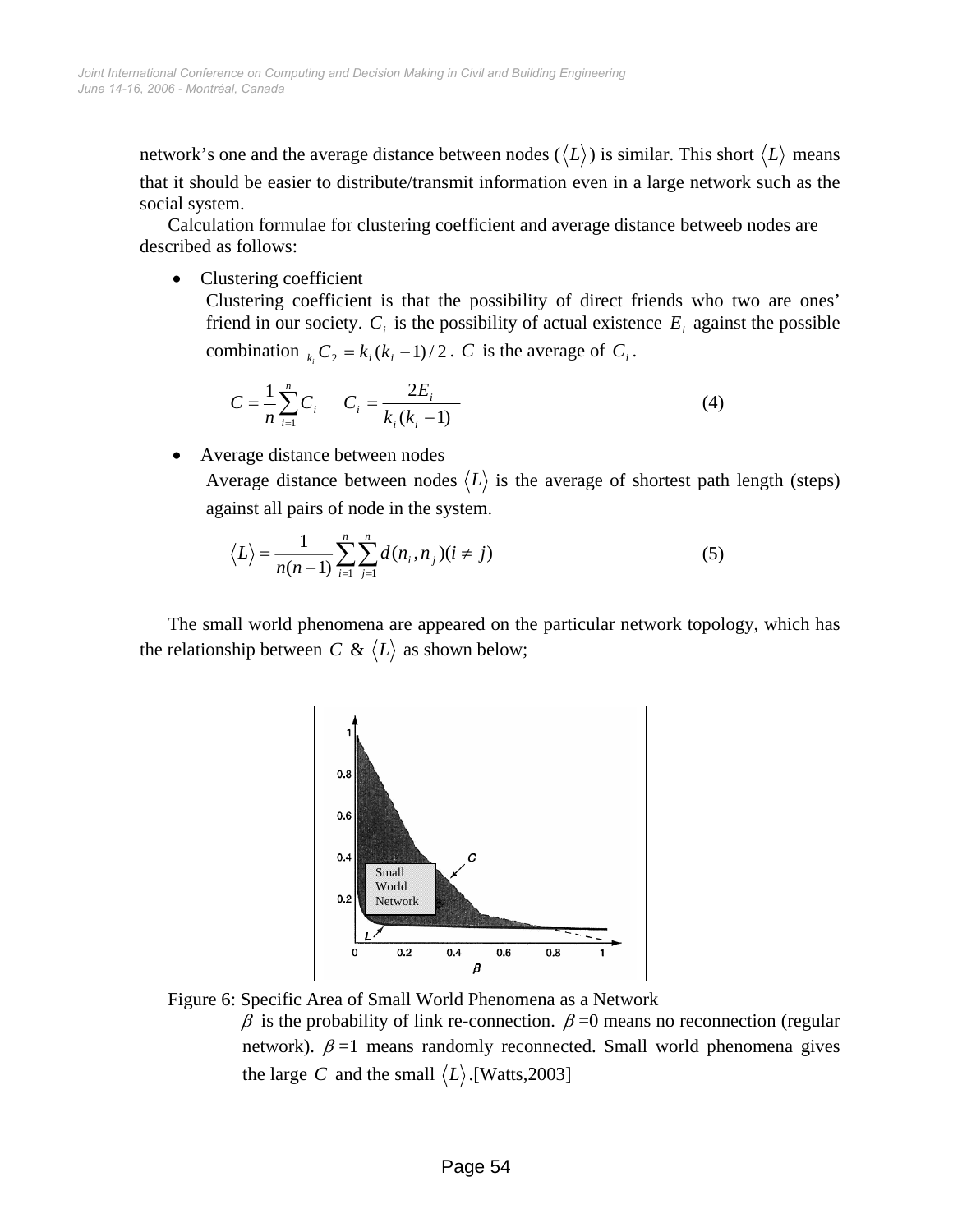#### **SIMULATION FOR ROBUST DISASTER PREVENTION NETWORK TOPOLOGY**

We have noted that if any administrative offices have a hierarchical structure which composes a scale-free network, then it should be robust against radom attacks such as natural disasters. However, in the event of a large scale earthquake, many important hubs might be damaged, as happened in the Kobe case. We might conclude that the social network, including communities & administrations, should have a disaster scale dependance structure.

From the surveyed emergency information network system of all layers of organizations and communities, the direct connection points between citizen and administrative offices should be the municipalities. If we depict the emegency information transmission network which includs a malfunctioned node of a municipality office in a large city as a simulation model (*Figure 7; Figure 4 Graph (c)* 'Tree shaped' applied), we can see how the network topology will be changed from "scale-free" to 'small world' where the average distance between nodes  $\langle L \rangle$  is smaller. The simulation results are shown in *Table 2*.

The re-connection method of links in *Figure 8* is that (a) isolated nodes on the upper & lower hierarchical layers are binded, (b) a few long-short cuts beyond malfunction node C are added. The average distance  $\langle L \rangle$  of *Figure 8* is smaller than the original's one.



Figure 7: The Node C Malfunctioned as a



Figure 8: Minimized L with a few links Simulation Network (Small World Long-Short Cuts)

|                                     | <b>Clustering Coefficient</b> | Average Distance<br>d > | Max. Distance |
|-------------------------------------|-------------------------------|-------------------------|---------------|
| Figure 3 (a) 3-D Community          | 0006358                       | 287081                  | O             |
| Figure 3 (b) 2-D Community          | റന്ദാദന്ദ                     | 257170                  | 5             |
| Figure 4 (c) Tree shaped (original) | റന്നന                         | 480651                  | 8             |
| Figure 7 +hierarchical binding      | 0001578                       | 500194                  | 10            |
| Figure 8+5 short cuts               | റന്ദാന                        | 4.47152                 | я             |

Table 2: Simulation Result